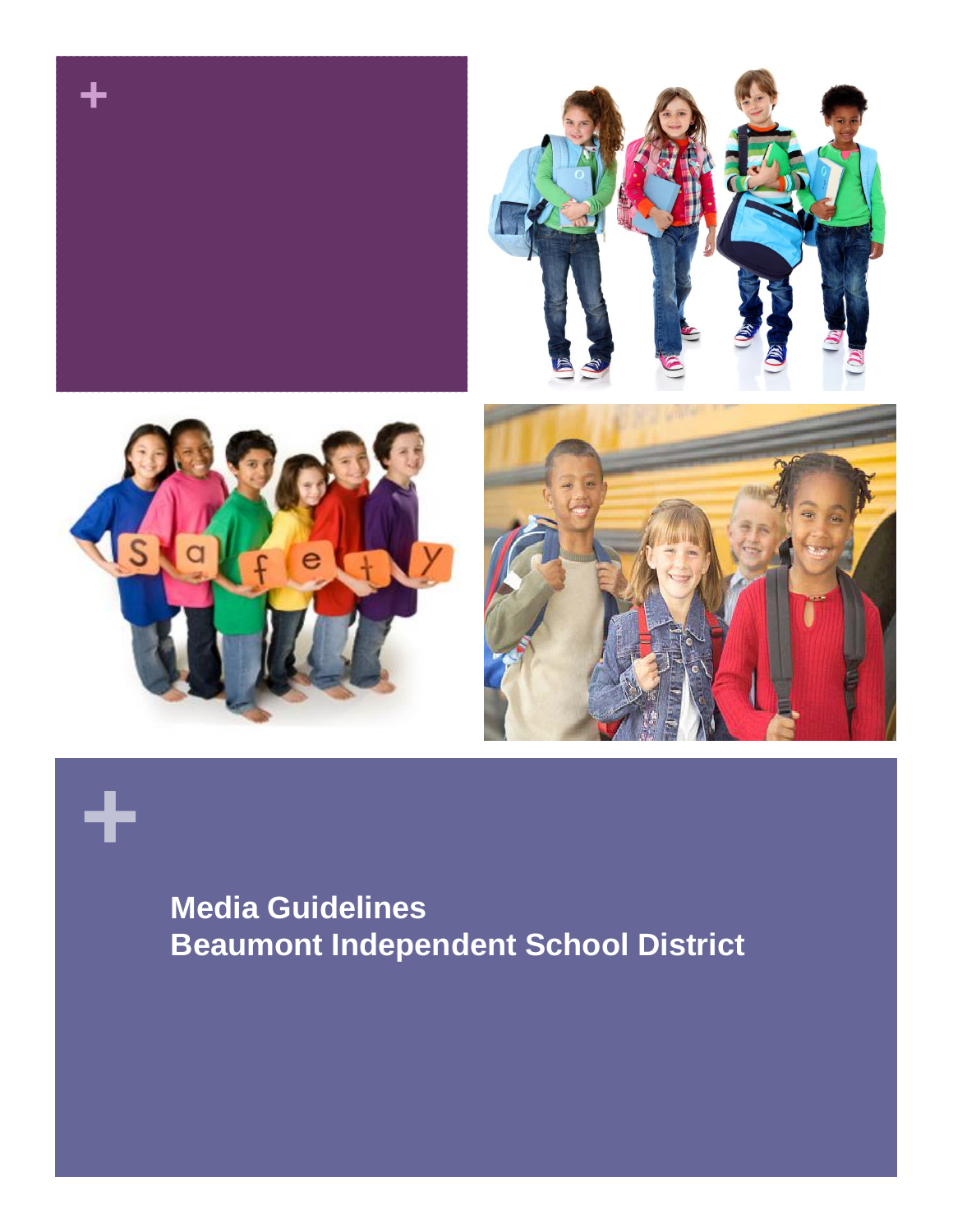

# **+ Media Guidelines**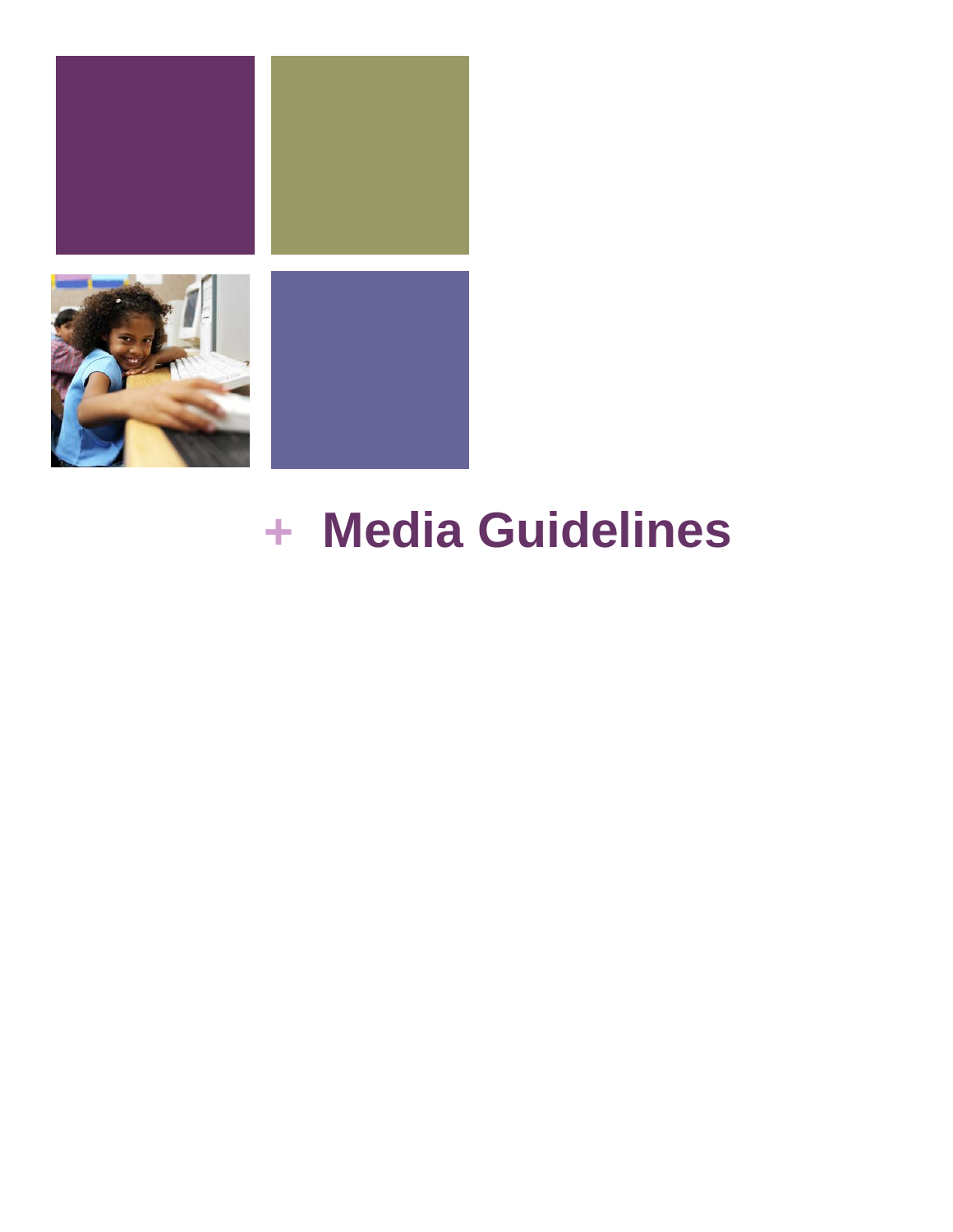#### **Overview and Purpose**

**+**



The Beaumont Independent School District supports the rights of citizens to have access to information that affects school programs and services for children in BISD. The District encourages positive relations with news reporters and other communications representatives. Positive relationships with the media are developed and maintained by providing accurate and helpful information to reporters in a timely manner. Dissemination of timely, accurate and newsworthy information to the community through the news media is the primary responsibility of the Office of Community and Media Relations, working in cooperation with school administrators and other departmental supervisors.

To ensure that information provided to the media is accurate, comprehensive and complete, and to ensure that reporters have appropriate access to the best sources of information, a protocol for providing information to the media has been established and outlined in this policy. School District employees shall not release information which is private or confidential as identified by law and Board policy or administrative regulation.

This policy also covers, among other issues, (1) designation of spokespersons for BISD, (2) the role of the BISD Office of Community and Media Relations, (3) procedures governing media access to Beaumont ISD facilities, (4) procedures for working with media personnel in emergencies, (5) procedures for conducting interviews and recording visual images at Beaumont ISD facilities and (6) news coverage and press releases.

The goal of this policy is to ensure that Beaumont ISD personnel be prepared to cooperate with media representatives and gain favorable media coverage.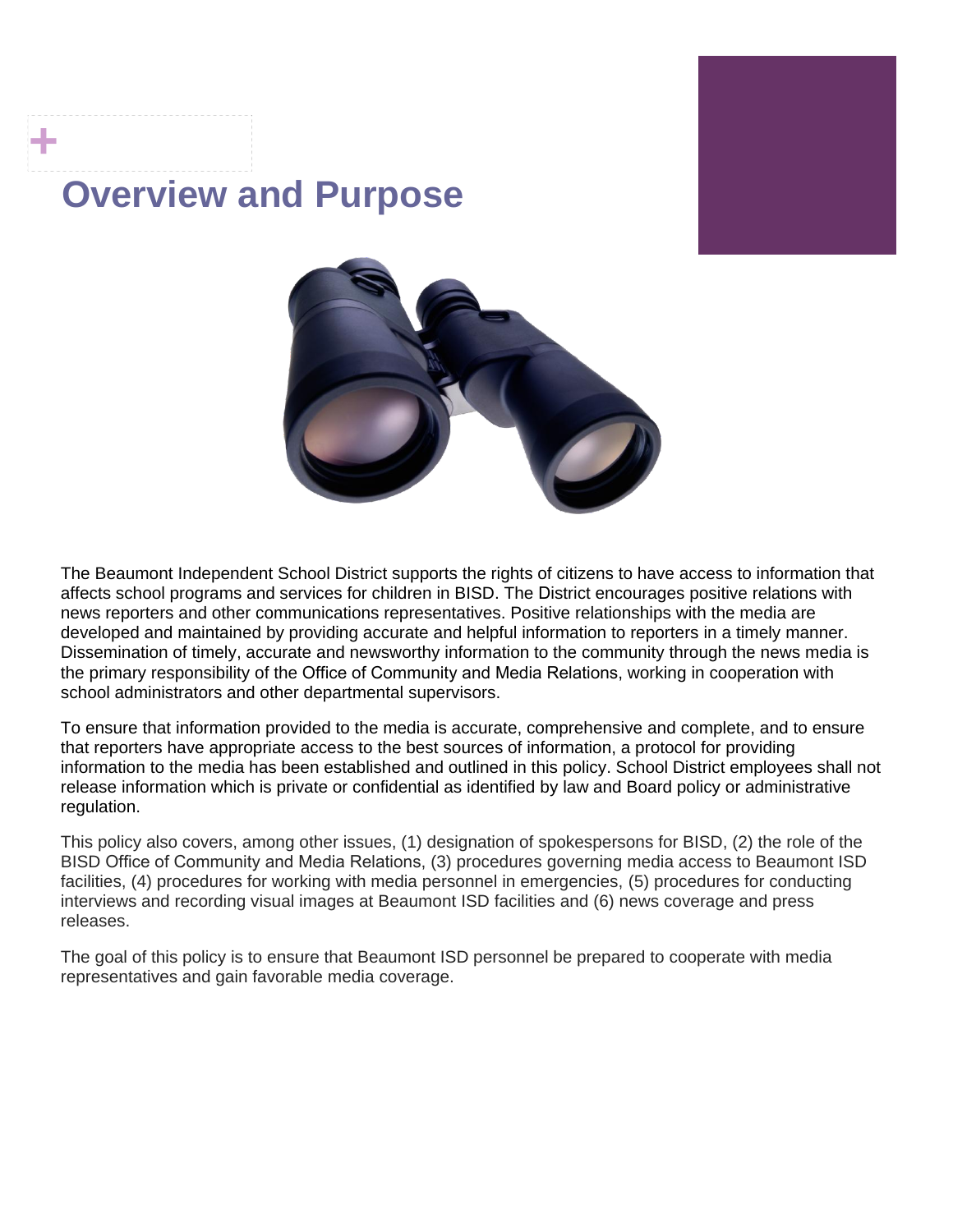

#### **+**

## **Procedures for Media**

The director of community and media relations serves as the District's official spokesperson and conveys the official district position on issues of general district-wide impact or significance or situations that are of a particularly controversial or sensitive nature. The president of the Board serves as the primary spokesperson for the Board. Inquiries from the media about such issues should be referred to the Beaumont ISD Office of Community and Media Relations. Furthermore, all news coverage requests and news conferences must be coordinated through and by the Office of Community and Media Relations.

In the event of a crisis or emergency situation, the director of community and media relations will handle all contact with the media and will coordinate the information flow from the district to the public. In such situations, all campuses and departments must refer calls from the media to the Office of Community and Media Relations. Depending on the specific circumstance, the superintendent or the director of community and media relations may designate another district administrator to serve as spokesperson on a particular issue.

In special cases, the director of community and media relations will work with other district officials to develop a "position paper" to detail the known facts of the situation and summarize the district's position.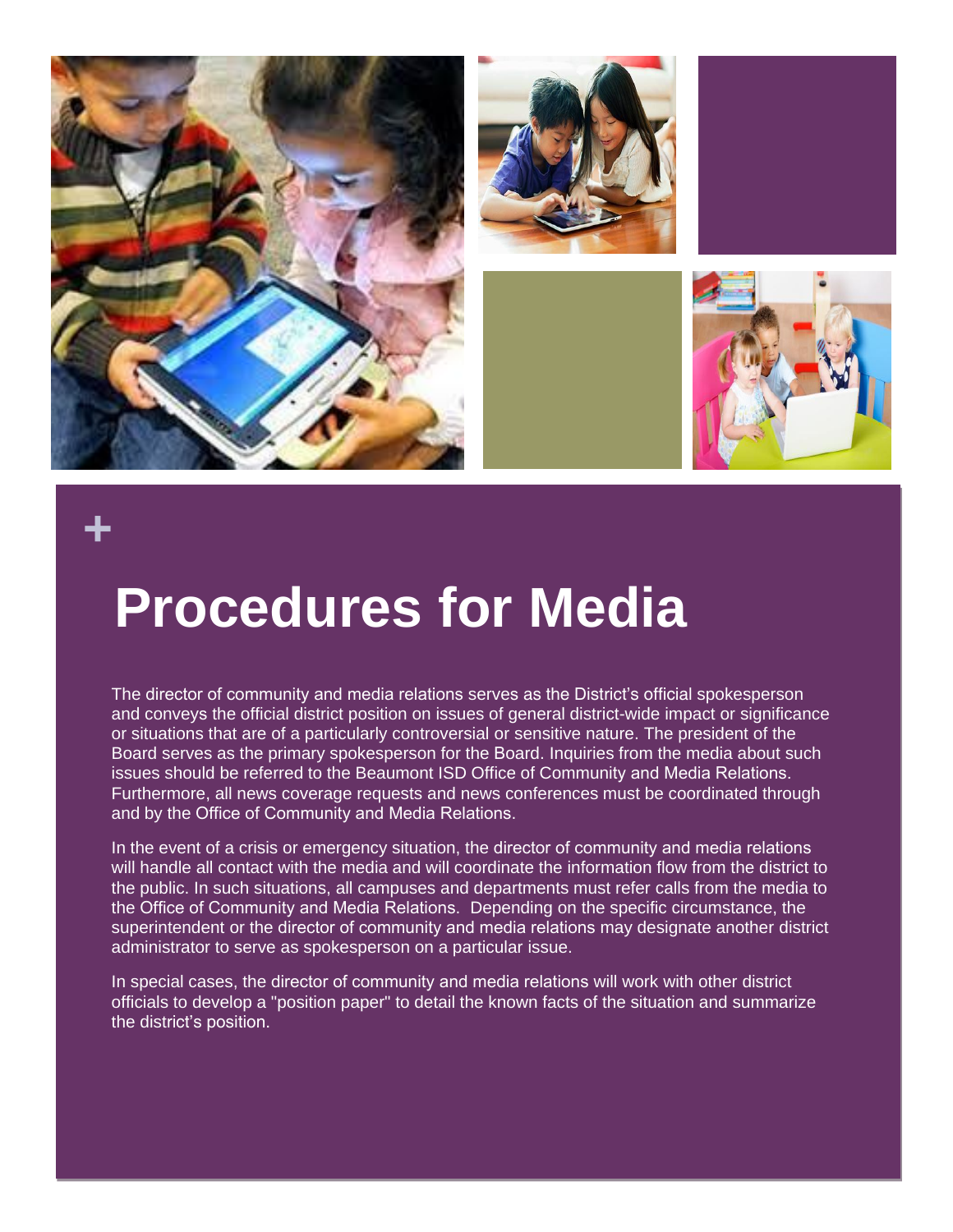#### **News Media Interviews and Photography**

**+**

Requests to film, interview, videotape, and photograph students or staff on district property must be first initiated through the Office of Community and Media Relations by phone or e-mail. Once permission has been granted, the requestor will be notified by phone and e-mail with specific instructions for fulfilling the request.

Steps for obtaining access to film, interview, videotape, and photograph students or staff on district property:

- 1. A formal request must be made through the Office of Community and Media Relations by the media representative.
- 2. The Office of Community and Media Relations will contact the campus or department for permission. The campus leader or department administrator may request on-site assistance from the Office of Community and Media Relations.
- 3. Upon approval, the requestor will be notified by phone and e-mail with specific instructions for fulfilling the request. This may include but not limited to check-in procedures for specific campus and the point of contact for their visit.

Requests for interviews will be granted only if the individual from whom the interview is being sought agrees to participate.

The following provisions are in accordance with the Texas Education Code, Title 2—Chapter 26, Section 26.009, Consent Required for Certain Activities.

A signed media form which is to be placed in student files and made available if requested (see attached) must be signed in order to film, videotape, or photograph students in classrooms, on campus, or at school-sponsored events.

Parental consent forms are not required for general images that do not directly identify students. In addition, parental consent forms are not required for filming, videotaping or photographing of students for classroom instructional purposes or co-curricular or extracurricular activities.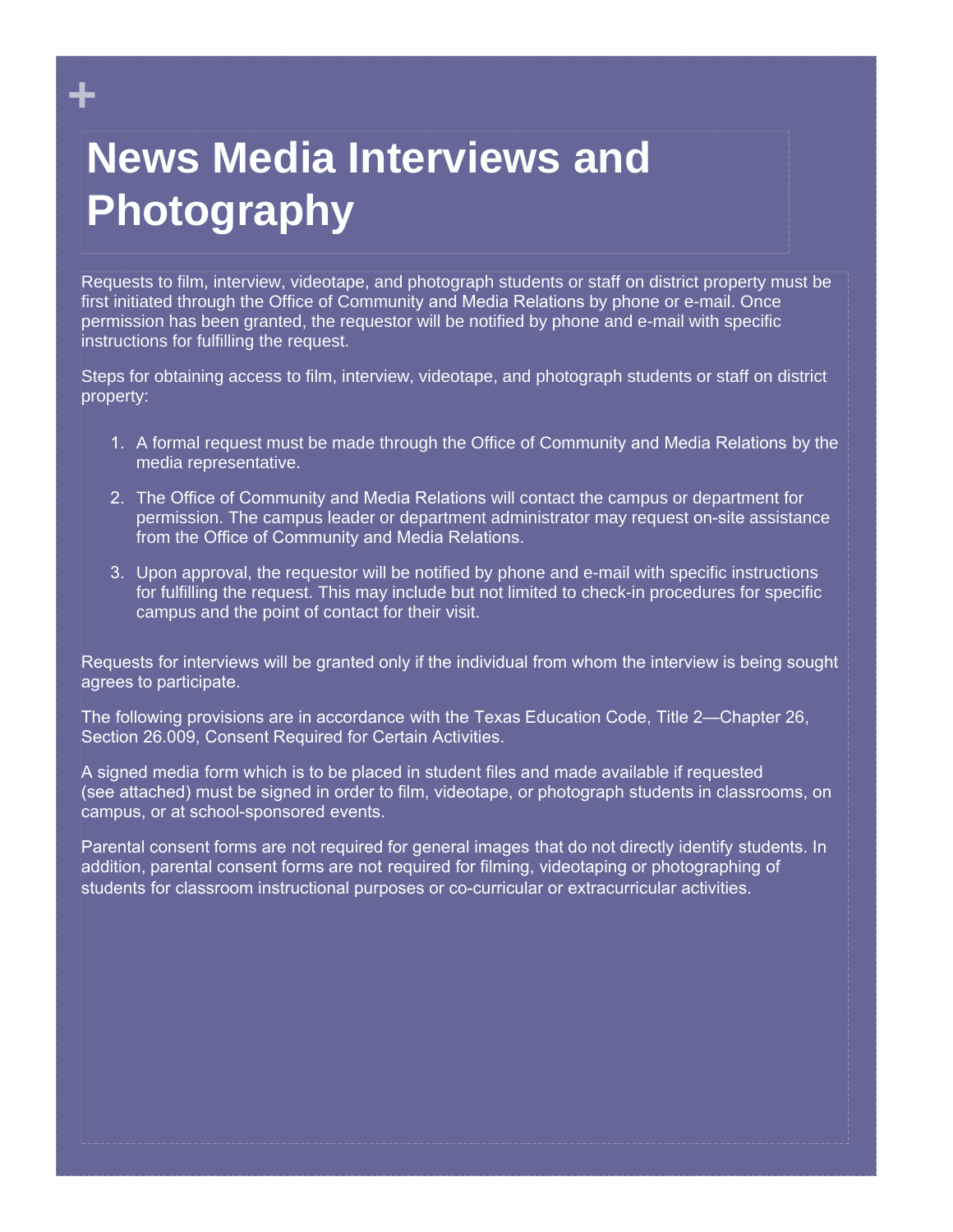#### **News Media Access to District Schools and Facilities**

**+**



Members of the media must follow campus and facility visitor check-in procedures which are specific to each location. The principal or their designee will escort media representatives while they are on district property.

The principal has the right to restrict access as they are responsible for maintaining order and ensuring the safety of all individuals on the campus. Media access to campuses must not interrupt the daily educational process.

In accordance with the Texas Education Code, Title 2—Chapter 37, Sections 37.105, *Unauthorized Persons: Refusal of Entry, Ejection, Identification*; and 37.107, *Trespass on School Grounds*, schools may refuse access to media representatives on school property if their presence or behavior would be disruptive to the school environment.

Media representatives who have not obtained proper approval from the Office of Community and Media Relations to film, interview, videotape, and photograph students or staff on district property will not be granted access to campuses or other district facilities.

### **Crisis/ Emergency Situations**

Beaumont ISD has developed procedures for dealing with potential student and school crises. Safety is the district's number one priority in crisis situations. When dealing with a situation that is life-threatening, building administrators should first contact emergency medical services personnel.

After emergency personnel has been contacted and depending on the severity of the situation, the building administrator should contact the BISD Police Department, then their direct supervisor, who will then contact the Office of Community and Media Relations.

To ensure student and staff safety during crisis/emergency events, media access to district facilities may be limited. An area will be designated on the campus or facility property to conduct news briefings or crisis emergency information for the public.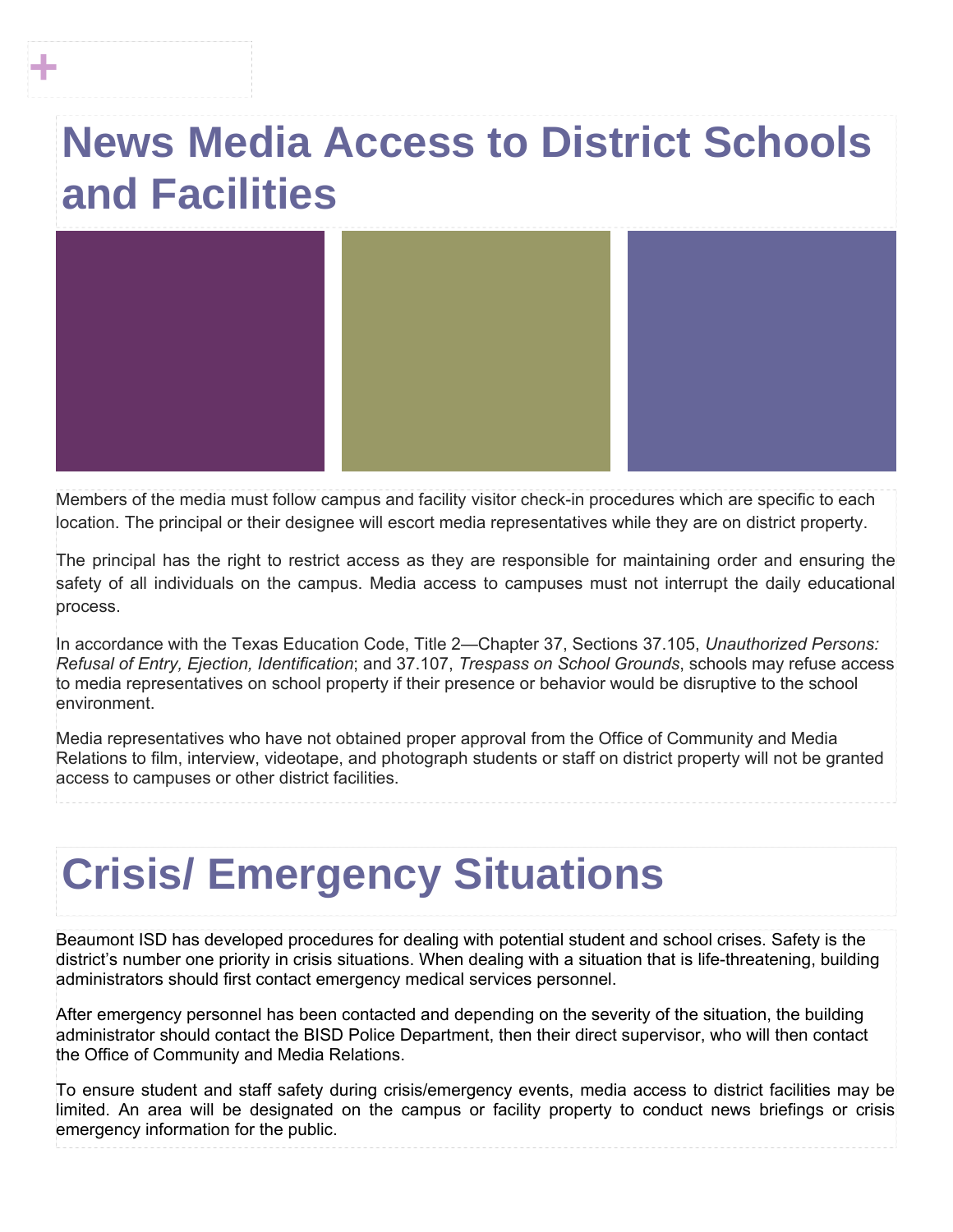#### **+ News Coverage and Press Releases**

While the Beaumont ISD Office of Community and Media Relations cannot guarantee media coverage of any event or topic, Beaumont ISD has built a mutually beneficial relationship with several local and regional media outlets and consistently sends press releases, media advisories and other alerts to local newspapers, news stations and radio stations that has resulted and continues to result in positive coverage of the district.

The Office of Community and Media Relations promotes the district through press releases regarding special accomplishments, events and activities, programs and plans. All releases intended for off-campus or external audiences must be routed through the Office of Community and Media Relations for release to external publics. In other words, a press release generated by someone outside of the Office of Community and Media Relations must be reviewed prior to dissemination and will be officially disseminated by the Office of Community and Media Relations.

To submit a press release, please send a draft of the release by e-mail to fjcrsjj @bmtisd.com. To have a press release drafted on your department or campus' behalf, please send an e-mail to hletull[@bmtisd.com.](mailto:nmyles@beaumont.k12.tx.us) Draft press releases should be sent to the appropriate communications personnel at least one week in advance of the anticipated release date.

Should a representative of the media contact your campus or department asking questions or requesting an interview, immediately refer them to the Office of Community and Media Relations at 409-617-5043 or 409-203-5780. In consultation with the appropriate staff (i.e. building principal, department head, etc.) the Office of Community and Media Relations will determine the parameters of the media request and whether access to the campus and/or personnel will be granted.

If an interview has been approved, you will be contacted by Hannah LeTulle to proceed by e-mail and phone. It is recommended that a communication staff member be present during any media interview or at any time that media representatives visit a campus. Such notification and presence is important if follow-up inquiries are made with other district personnel to ensure a coordinated, consistent district response.

Again, all media inquiries should be referred to the Office of Community and Media Relations.

Guidelines for communicating with the media when the issue is non-controversial and limited to an activity or topic within a specific department or campus and an interview or media presence has been approved are as follows:

- Obtain the name of the media representative, the media organization and a contact number. Provide this information to the Office of Community and Media Relations.
- Make sure you understand each question from the media before answering. If you cannot answer the question, or are uncomfortable providing a response, take the reporter's number and advise him/her that someone who can provide the information will contact him/her as soon as possible. Then follow-up by contacting the Office of Community and Media Relations.
- Do not offer speculations or gossip. Do not answer a reporter's question with "no comment." Do not be  $\bullet$ condescending or underestimate the reporter's intelligence, but make sure the reporter understands your responses.
- Remember that in responding to the media, you can be seen as representing and speaking for the district. Personal opinions should be excluded.
- Issues that should not be discussed with reporters are 1) legal issues, 2) personnel issues, 3) questions that involve ethics or issues that may result in harm to others, 4) issues involving specific students or 5) a campus crisis or emergency. Immediately refer all such inquiries to the Office of Community and Media Relations.
- Any media inquiries that involve information about specific students should be directed to the Office of Community  $\bullet$ and Media Relations, which will consult with the Office of Student Services. Such inquiries will be handled in strict compliance with the Family Educational Rights and Privacy Act (FERPA.) This federal law protects the confidentiality of a student's education record. Information that may be given includes information found in a directory: the student's full name, local address and phone number, dates of attendance and degrees, honors and certificates received, class level (e.g. freshman), and academic major(s). Grades may only be provided to the media if a student wishes to release the information in connection with an award or scholarship.
- Any media inquiries regarding Beaumont ISD employees should be referred to the Office of Community and  $\bullet$ Media Relations, which will consult with the Office of Human Resources. Only public information may be provided without the employee's written approval. Public information is the following: verification of employment, name of job title/position, full or part-time status, name of department, department address and phone number, employment starting date, salary/grade, and rank.